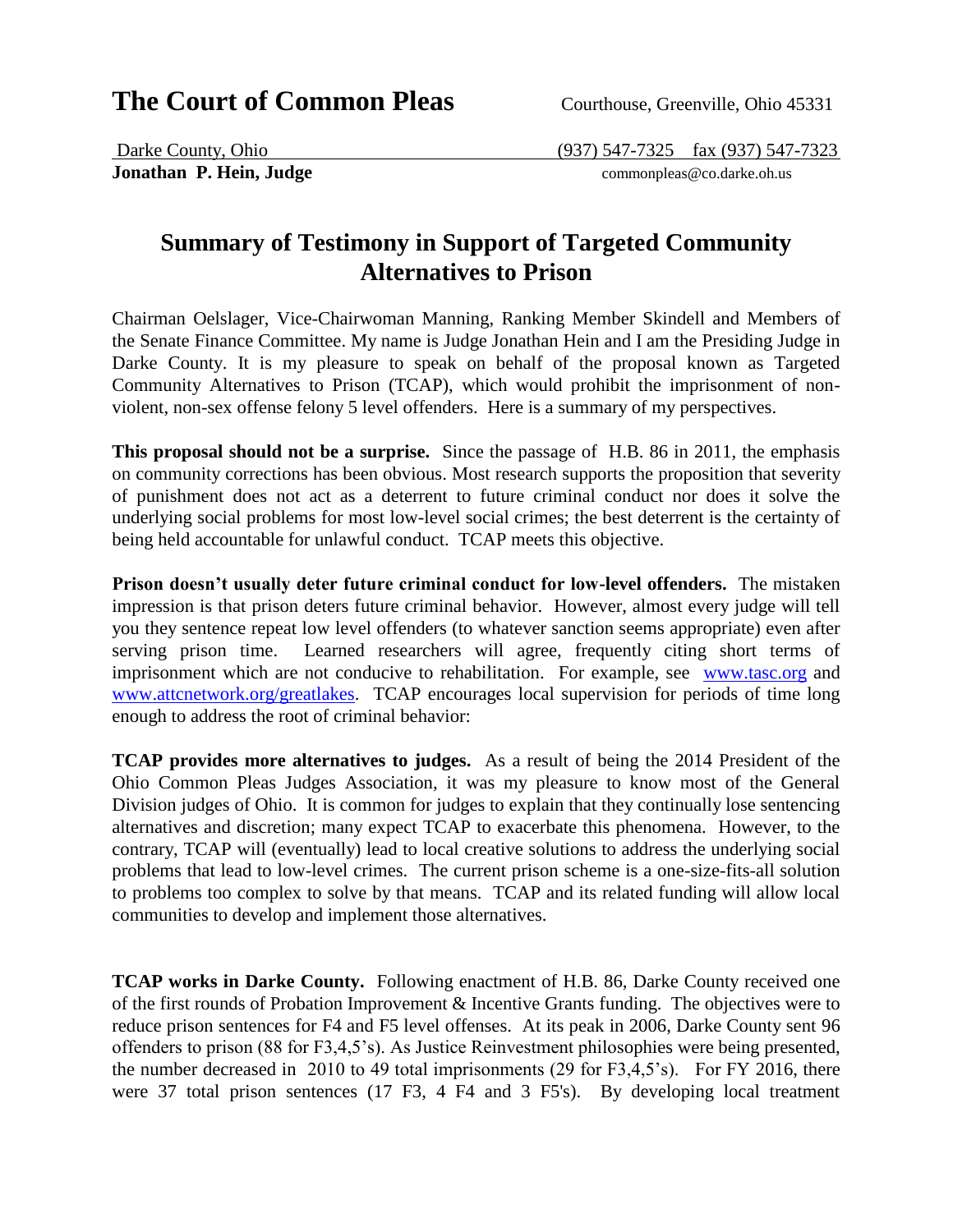alternatives and accompanying them with increased accountability, including short-term jail time, the spirit of H.B. 86 – and the mandates of TCAP – can be accomplished. And there is a trickledown effect for higher degree offenders as shown by Darke County statistics; more community options often translate into fewer prison sentences for higher degree felonies. Importantly, criminal case loads have remained the same in spite of the opiate tsunami.

**Sentencing is not just a judicial event.** Yes, judges impose sentences within the ranges set by the legislature. (Thus, I believe that there is no separation of powers problem with TCAP if established by the Legislature.) However, the consequences of sentencing decisions affect all aspects of the local community. TCAP encourages all these stake-holders to implement solutions they believe to be necessary and viable. Since 2014, the Healthy Darke County Coalition [\(www.healthydarkecounty.org\)](http://www.healthydarkecounty.org)/) has been working to bring these stake-holders together to reach collaborative solutions to housing, education, employment, sobriety, work ethic, employment skills and other values favored in this community. These stakeholders include representatives from the hospital, physicians, first responders, church leaders, law enforcement, ADAMHS, Chamber of Commerce, courts, probation, industry, JFS, etc. Progress is being made to reduce the criminogenic factors often causing low-level crime, whether felony or misdemeanor levels. Funding associated with TCAP will allow implementation of collaborative solutions – and not simply for the felony level offender.

Local sanctions are not "soft on crime." For years, the "tough on crime" mantra was widely accepted by the public. As a former Prosecuting Attorney and Assistant Prosecutor for 14 years, I understand. However, the recent "smart on crime" philosophy is starting to gain even more acceptance, especially since it includes increased accountability. Since 2011 and H.B. 86, this Court's probation department has increased drug testing and the frequency of offender contacts – both in the office and on the streets. Length of supervision has increased, often based on time necessary to complete education and job training programs. Some offenders would rather do the jail or prison time to be done with supervision and get back to old habits; this is not tolerated locally and should not be permitted. TCAP provides a state-wide incentive for being "smart on crime."

**TCAP does not necessarily lead to increased jail populations.** It is easy to believe that local jails will bear the brunt of F5 sentencing decisions. Until the sentencing emphasis changes from warehousing to rehabilitation, local jails will likely feel the pressure. However, as judges continue learning to manage the jail population with TCAP options, this pressure will eventually decrease. Many colleagues have been implementing TCAP concepts with funding provided by Probation Improvement and Incentive Grants. In Darke County, jail sentences are often imposed but usually for shorter terms; this serves as a motivation to attend rehabilitation. (Local jail sentencing also drives home the economic cost of long term warehousing since it is seen in local budgets and read in local newspapers... a sight many judges don't consider. I guess my economics and public administration degrees are showing.)

**TCAP will increase offender accountability.** My personal opinion based on anecdotal observations over 18 years is that most local probation departments in Ohio are understaffed. It was historically easy for local courts to accept state parole services as an alternative to probation